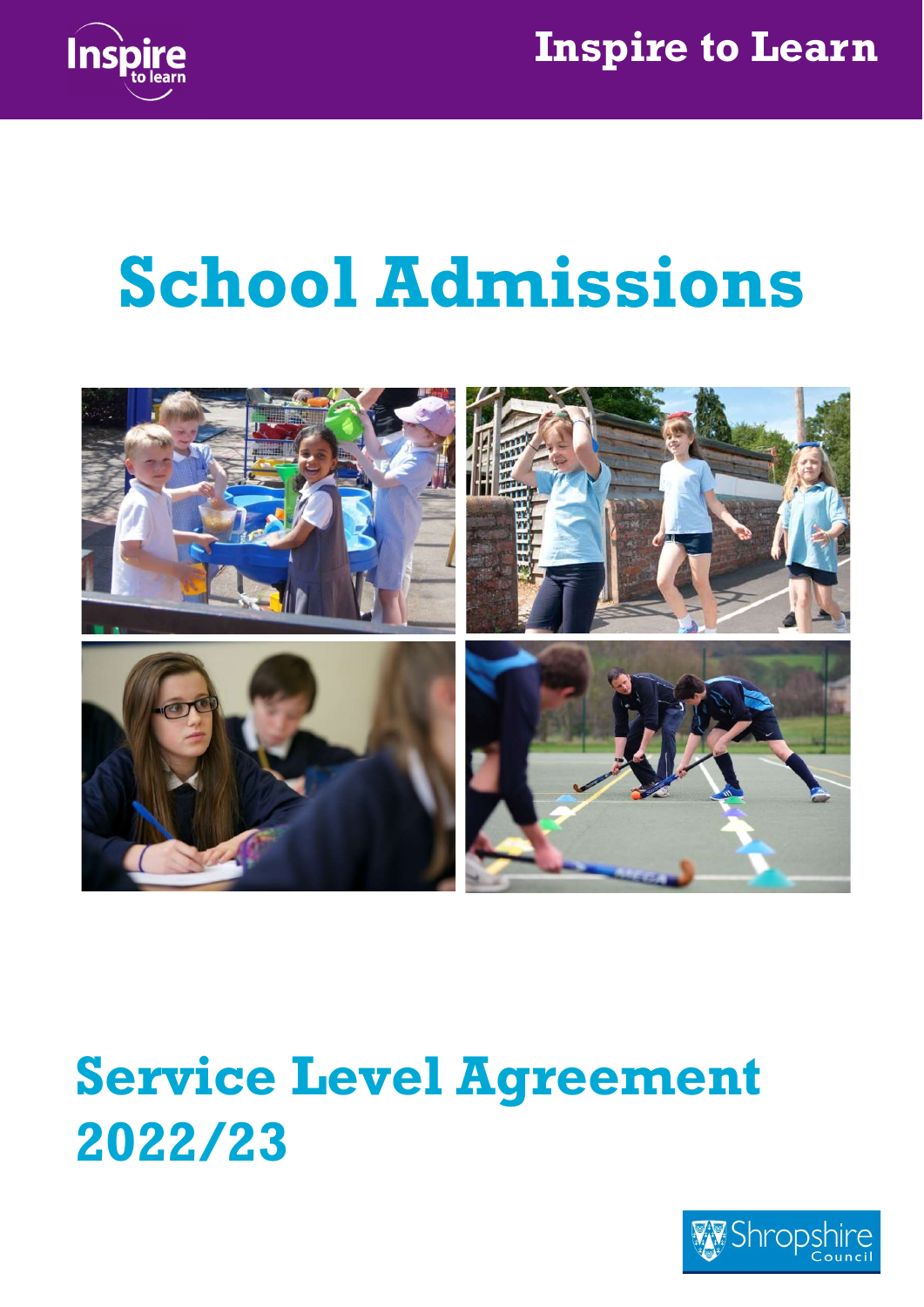



### Introduction from Service Lead

Please note: The School Admissions offer for 2022/23 has not changed significantly from the previous year.

Dear Headteacher, Chair of Governors and School Business Manager

Welcome to the Service Schedule for the School Admissions Service, which contains all of the information you will need about our service.

We look forward to working with you.

Carol Sneddon School Admissions Manager

### Description of our service

The School Admissions Service provides a comprehensive administrative service for the allocation of school places in line with statutory requirements. Responsibility for in-year admissions was delegated to schools, but the Admissions Team will assist with academy school's legal responsibilities for these. All services are provided by trained and highly experienced staff.

The core statutory service for a transfer cohort, which is not part of this schedule, includes:

- exchange of application data with other local authorities
- production of the annual Parents' Guide
- input/import of application details
- production of offer letters to parents on behalf of admission authority
- administration of Review process/ offers refused.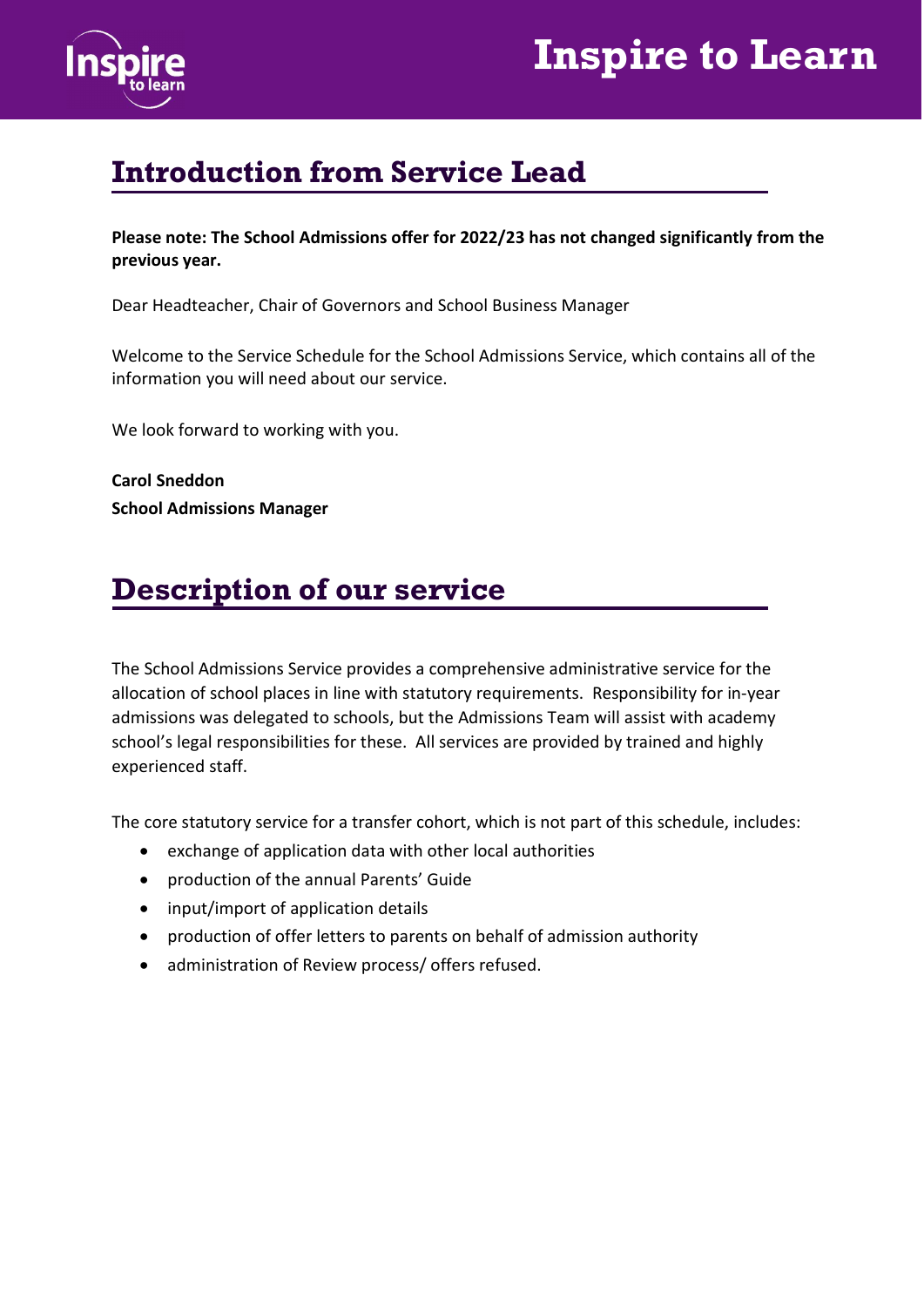

### Individual responsibilities of our staff

| <b>Roles</b>                     | <b>Responsibilities</b>                                                            |  |
|----------------------------------|------------------------------------------------------------------------------------|--|
| <b>School Admissions Manager</b> | Management of School Admissions Service,<br>including traded support to academies. |  |

### Our obligations and requirements

### What we will do for you:

| Ref.           |                                                                                                                                                                                                                                                                                                                              |
|----------------|------------------------------------------------------------------------------------------------------------------------------------------------------------------------------------------------------------------------------------------------------------------------------------------------------------------------------|
| <b>P1</b>      | Advice to school on regulations including: School Admissions Code, School<br>Admission Appeals Code and statutory instruments relating to admissions.                                                                                                                                                                        |
| P <sub>2</sub> | Advice re drafting of school's own admissions policy and co-ordination of<br>consultation and determination of policy between October and March.                                                                                                                                                                             |
| P <sub>3</sub> | Communication with parents of time to apply/how to apply including via:<br>letters to parents of transfer group children, social media, local press and the<br><b>Families Information Service.</b>                                                                                                                          |
| P4             | Production of the annual Parents' Guide, to include your school's up-to-date<br>details.                                                                                                                                                                                                                                     |
| P <sub>5</sub> | Secondary school Open Evening promotion (e.g. social media) and<br>attendance by a member of the Schools Admissions Service.                                                                                                                                                                                                 |
| P <sub>6</sub> | Signposting and advice for unsuccessful applicants/right to appeal.                                                                                                                                                                                                                                                          |
| <b>P7</b>      | Advice on admission authority responsibility e.g. early and deferred transfers.                                                                                                                                                                                                                                              |
| P8             | Application screening including: LAC/former LAC status, address verification,<br>catchment status/nearest school/linked feeder school status, distance<br>measurements (straight line home to school), rank ordering of applications<br>according to oversubscription criteria, and late and non-applicant<br>notifications. |
| P <sub>9</sub> | Access to School Access Module for Admissions with live information on<br>application data and user-friendly system for rank ordering.                                                                                                                                                                                       |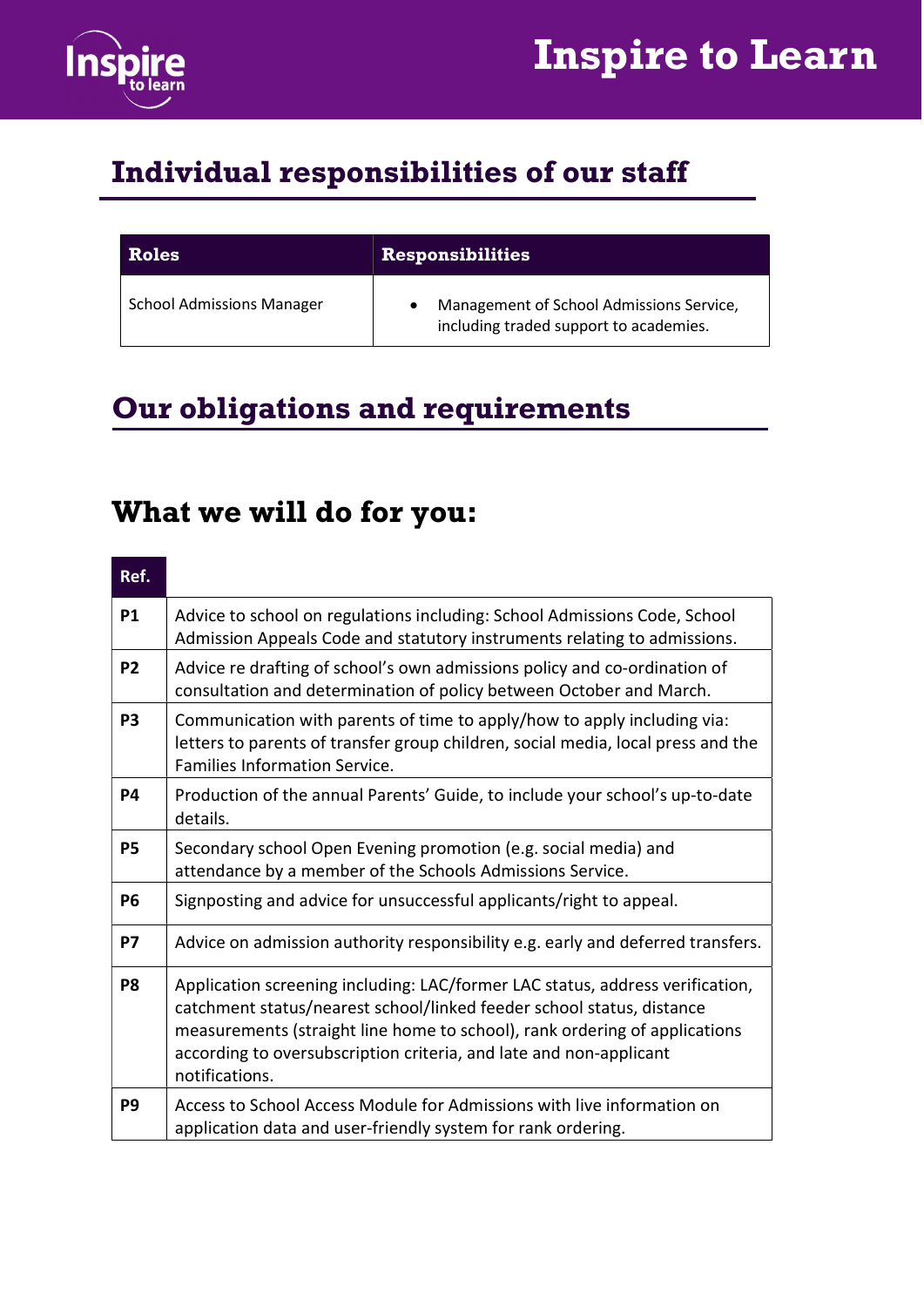



| <b>P10</b> | Data analysis: numbers of known children, preference and allocation              |  |
|------------|----------------------------------------------------------------------------------|--|
|            | statistics, allocated pupils by current base/contact details for applicants, and |  |
|            | bespoke analysis of data held (if compliant with GDPR).                          |  |

### What we require from you…

| Ref.           |                                                                                                                                                                                                               | <b>Date</b><br>required (if<br>applicable) |
|----------------|---------------------------------------------------------------------------------------------------------------------------------------------------------------------------------------------------------------|--------------------------------------------|
| C <sub>1</sub> | Provide information within specified timescales for inclusion in<br>the annual Parents' Guide.                                                                                                                |                                            |
| C <sub>2</sub> | Assist and facilitate the promotion of admissions application<br>information and guidance to parents e.g. via pupil post, text<br>messaging, social media and so on.                                          |                                            |
| C <sub>3</sub> | Hosting School Admissions Service presence at Open Evenings.                                                                                                                                                  |                                            |
| C <sub>4</sub> | Submission of a draft admissions policy to the School<br>Admissions Service within specified timescales.                                                                                                      |                                            |
| C <sub>5</sub> | Confirmation and return of the proposed rank ordering of<br>applicants according to the school's own policy by agreed<br>deadlines, with accurate annotation of sibling connections and<br>children of staff. |                                            |
| C6             | Identify and notify the School Admissions Service of any<br>discrepancies or anomalies in applicant information.                                                                                              |                                            |
| C <sub>7</sub> | Consider Review applicants and rank ordering of waiting lists<br>within specified timescales.                                                                                                                 |                                            |
| C8             | Submit comprehensive appeals statements and supporting<br>information in response to appeal applications and within<br>specified timescales.                                                                  |                                            |
| C9             | To attend plenary appeals sessions when requested in support<br>of the presenting officer.                                                                                                                    |                                            |

### Days/times during which Services are to be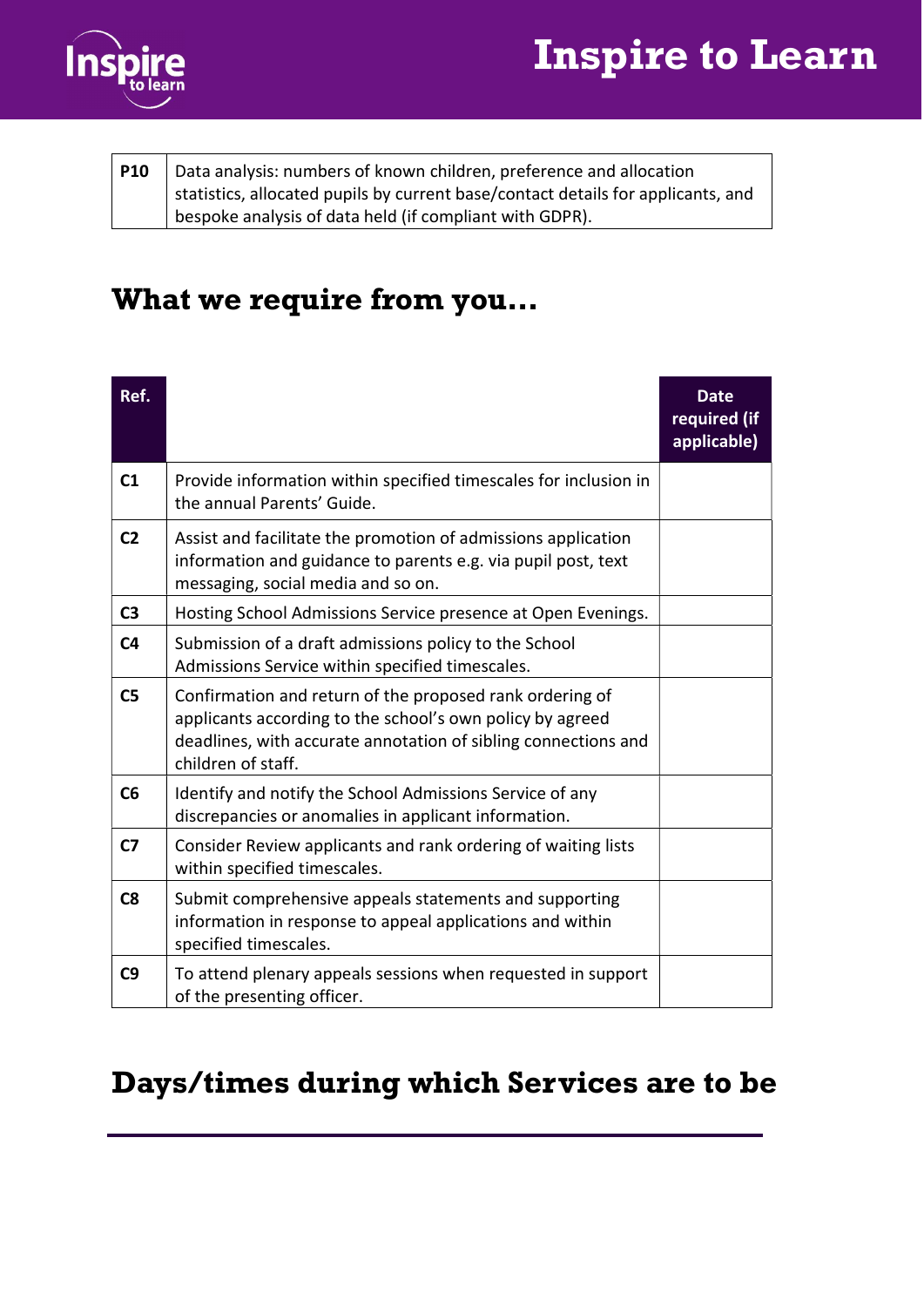

## Inspire to Learn

### available

| Agreed days as per delivery schedule | Service operating hours          |
|--------------------------------------|----------------------------------|
|                                      | Monday to Friday $08:45 - 17:00$ |
|                                      |                                  |

### Contact information

| <b>For more information</b> |                                     |  |
|-----------------------------|-------------------------------------|--|
| Contact name                | <b>Carol Sneddon</b>                |  |
| Role                        | <b>School Admissions Manager</b>    |  |
| Telephone                   | 01743 254529                        |  |
| Email                       | school-admissions@shropshire.gov.uk |  |

### Charging and enquiries

For details on the various packages available for this service, including pay-as-you use options, or if you have any queries or issues regarding your service arrangements please contact us on the above contact details.

#### Secondary Academies:

NOR (as at previous autumn census) x £1.12

#### Primary Academies:

NOR (as at previous autumn census) x **£1.00** (if less than £100, admin charge of £20 to be added.)

A discount for Multi Academy Trusts can be arranged by mutual agreement.

#### Charging for Presentation of Appeals:

Where an Academy has bought into the Admissions service option above and the separate Appeals Service SLA – available from Legal and Democratic Services - the School Admissions Service will offer an appeals add-on service at the cost of £35 per appeal. This will provide: